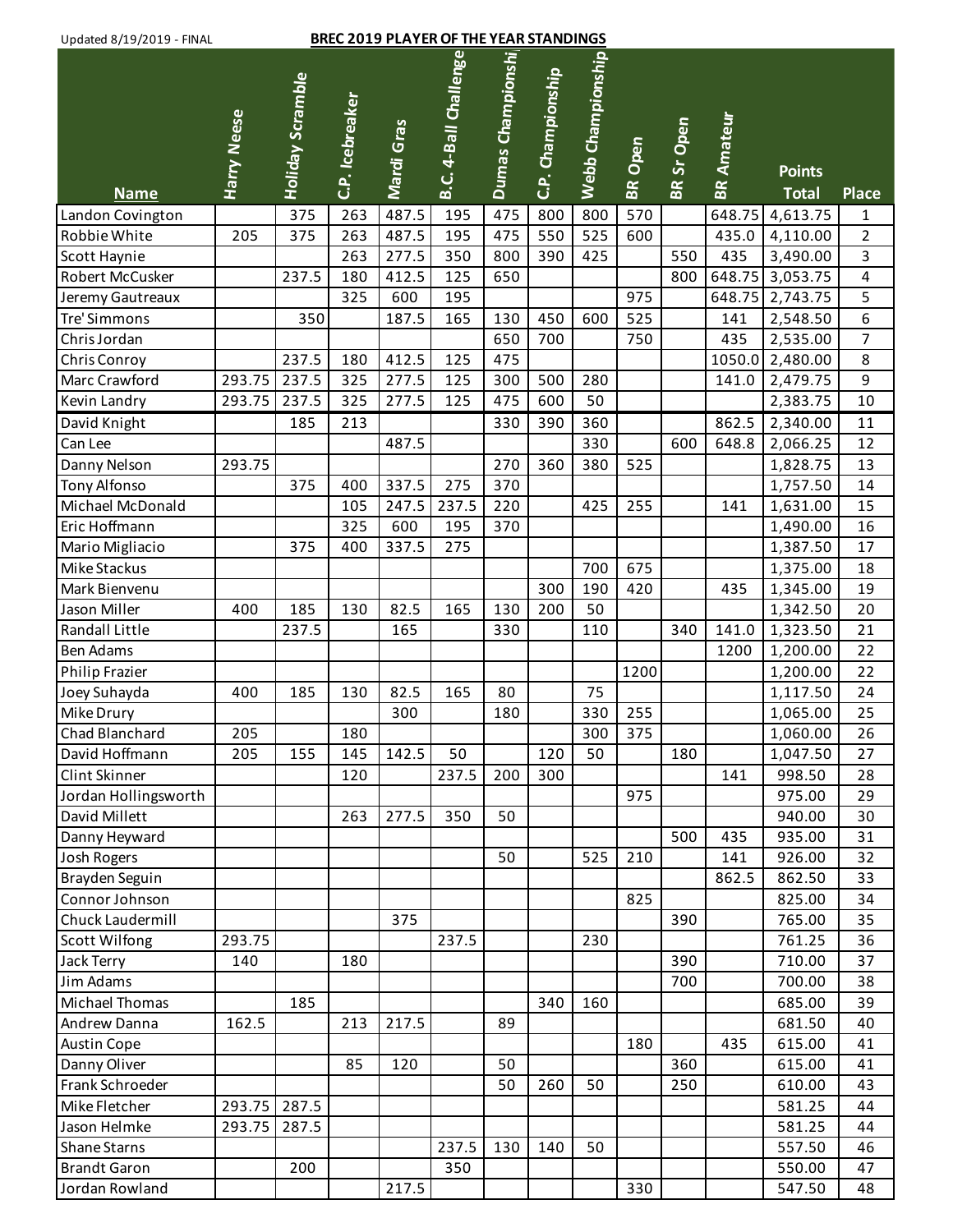| Updated 8/19/2019 - FINAL | <b>BREC 2019 PLAYER OF THE YEAR STANDINGS</b> |                  |                 |            |                       |                   |                   |                   |                |            |                   |                               |              |
|---------------------------|-----------------------------------------------|------------------|-----------------|------------|-----------------------|-------------------|-------------------|-------------------|----------------|------------|-------------------|-------------------------------|--------------|
| <b>Name</b>               | Harry Neese                                   | Holiday Scramble | C.P. Icebreaker | Mardi Gras | B.C. 4-Ball Challenge | Dumas Championshi | C.P. Championship | Webb Championship | <b>BR</b> Open | BR Sr Open | <b>BR Amateur</b> | <b>Points</b><br><b>Total</b> | <b>Place</b> |
| <b>Scott Sorrell</b>      |                                               |                  |                 | 487.5      |                       |                   |                   | 50                |                |            |                   | 537.50                        | 49           |
| <b>Dustin Cook</b>        |                                               | 237.5            |                 |            |                       | 130               |                   |                   |                |            | 141               | 508.50                        | 50           |
| <b>Brian Didier</b>       | 110                                           | 170              | 85              | 75         |                       | 50                |                   |                   |                |            |                   | 490.00                        | 51           |
| <b>Buck Williams</b>      |                                               |                  |                 |            |                       |                   |                   |                   | 480            |            |                   | 480.00                        | 52           |
| <b>Phil Schmitt</b>       |                                               |                  |                 |            |                       |                   |                   |                   | 450            |            |                   | 450.00                        | 53           |
| Tommy Hodson              |                                               |                  |                 |            |                       |                   |                   |                   |                | 450        |                   | 450.00                        | 53           |
| Taylor Sarradet           |                                               |                  |                 | 75         | 70                    | 50                | 200               | 50                |                |            |                   | 445.00                        | 55           |
| Walter Anderson           |                                               |                  |                 |            |                       |                   |                   |                   |                |            | 435               | 435.00                        | 56           |
| Jay Suits                 |                                               | 375              |                 |            |                       |                   |                   | 50                |                |            |                   | 425.00                        | 57           |
| Ken Collins               |                                               |                  | 213             | 187.5      |                       |                   |                   |                   |                |            |                   | 400.00                        | 58           |
| <b>BJ</b> Messina         |                                               | 185              | 213             |            |                       |                   |                   |                   |                |            |                   | 397.75                        | 59           |
| Chuck Danna               | 162.5                                         |                  |                 | 217.5      |                       |                   |                   |                   |                |            |                   | 380.00                        | 60           |
| Wendell Akins             |                                               |                  |                 |            |                       |                   |                   |                   | 375            |            |                   | 375.00                        | 61           |
| Johnathan Simmons         |                                               | 375              |                 |            |                       |                   |                   |                   |                |            |                   | 375.00                        | 61           |
| <b>Blain Patin</b>        |                                               |                  |                 | 375        |                       |                   |                   |                   |                |            |                   | 375.00                        | 61           |
| <b>Tim Rusk</b>           |                                               | 287.5            |                 | 82.5       |                       |                   |                   |                   |                |            |                   | 370.00                        | 64           |
| Joseph Lee                |                                               |                  | 60              |            | 165                   |                   |                   |                   |                |            | 141               | 366.00                        | 65           |
| <b>Terry Ledet</b>        |                                               |                  |                 |            | 100                   | 50                | 160               | 50                |                |            |                   | 360.00                        | 66           |
| Steve Thompson            |                                               |                  |                 |            |                       | 50                |                   |                   |                | 310        |                   | 360.00                        | 66           |
| <b>Bobby Lee</b>          |                                               |                  |                 | 187.5      | 165                   |                   |                   |                   |                |            |                   | 352.50                        | 68           |
| <b>Trey Neck</b>          |                                               |                  |                 |            | 350                   |                   |                   |                   |                |            |                   | 350.00                        | 69           |
| Schuyler Cotton           |                                               |                  |                 |            | 350                   |                   |                   |                   |                |            |                   | 350.00                        | 69           |
| Reuben Gourley            |                                               |                  |                 |            |                       | 50                | 300               |                   |                |            |                   | 350.00                        | 69           |
| Chris Leyoub              |                                               |                  |                 |            | 350                   |                   |                   |                   |                |            |                   | 350.00                        | 69           |
| <b>Chuck Ellis</b>        | 120                                           |                  | 70              | 75         |                       |                   |                   | 50                |                |            |                   | 315.00                        | 73           |
| Jim Nikolaus              |                                               |                  |                 |            |                       |                   |                   |                   |                | 310        |                   | 310.00                        | 74           |
| <b>Dustin Lambert</b>     |                                               |                  |                 |            |                       |                   |                   |                   | 300            |            |                   | 300.00                        | 75           |
| Charlie Marquette         |                                               | 155              | 145             |            |                       |                   |                   |                   |                |            |                   | 300.00                        | 75           |
| <b>Blake Watts</b>        |                                               |                  |                 | 300        |                       |                   |                   |                   |                |            |                   | 300.00                        | 75           |
| Doug Drummond             | 293.75                                        |                  |                 |            |                       |                   |                   |                   |                |            |                   | 293.75                        | 78           |
| Doran Drummond            | 293.75                                        |                  |                 |            |                       |                   |                   |                   |                |            |                   | 293.75                        | 78           |
| Lou Perrault              |                                               | 287.5            |                 |            |                       |                   |                   |                   |                |            |                   | 287.50                        | 80           |
| Jimmy Lawrence            |                                               | 287.5            |                 |            |                       |                   |                   |                   |                |            |                   | 287.50                        | 80           |
| David Winge               |                                               | 287.5            |                 |            |                       |                   |                   |                   |                |            |                   | 287.50                        | 80           |
| <b>Steve Parker</b>       | 110                                           | 170              |                 |            |                       |                   |                   |                   |                |            |                   | 280.00                        | 83           |
| Danny Simoneaux           |                                               |                  |                 |            |                       |                   |                   |                   |                | 280        |                   | 280.00                        | 83           |
| Anthony Lacombe           |                                               |                  |                 |            |                       | 270               |                   |                   |                |            |                   | 270.00                        | 85           |
| Matthew Bankston          |                                               |                  |                 |            |                       |                   |                   | 260               |                |            |                   | 260.00                        | 86           |
| Mpho Mmopi                | 150                                           |                  |                 |            |                       |                   |                   | 110               |                |            |                   | 260.00                        | 86           |
| Aaron Brooks              |                                               |                  |                 |            |                       | 50                |                   | 50                |                | 160        |                   | 260.00                        | 86           |
| Daniel Chambliss          |                                               |                  |                 |            |                       |                   |                   |                   | 113            |            | 141               | 253.50                        | 89           |
| Wesley Freeburgh          |                                               | 200              | 50              |            |                       |                   |                   |                   |                |            |                   | 250.00                        | 90           |
| Ryan Babin                |                                               | 200              | 50              |            |                       |                   |                   |                   |                |            |                   | 250.00                        | 90           |
| Chuck Kiegley             |                                               |                  |                 |            |                       |                   |                   |                   |                | 250        |                   | 250.00                        | 90           |
| Ethan Babin               |                                               |                  |                 | 247.5      |                       |                   |                   |                   |                |            |                   | 247.50                        | 93           |
| Dave Raby                 |                                               |                  |                 | 247.5      |                       |                   |                   |                   |                |            |                   | 247.50                        | 93           |
| <b>Bobby Cheeley</b>      |                                               |                  |                 | 247.5      |                       |                   |                   |                   |                |            |                   | 247.50                        | 93           |
| Taylor Jelks              |                                               |                  |                 |            |                       | 240               |                   |                   |                |            |                   | 240.00                        | 96           |
|                           |                                               |                  |                 |            |                       |                   |                   |                   |                |            |                   |                               |              |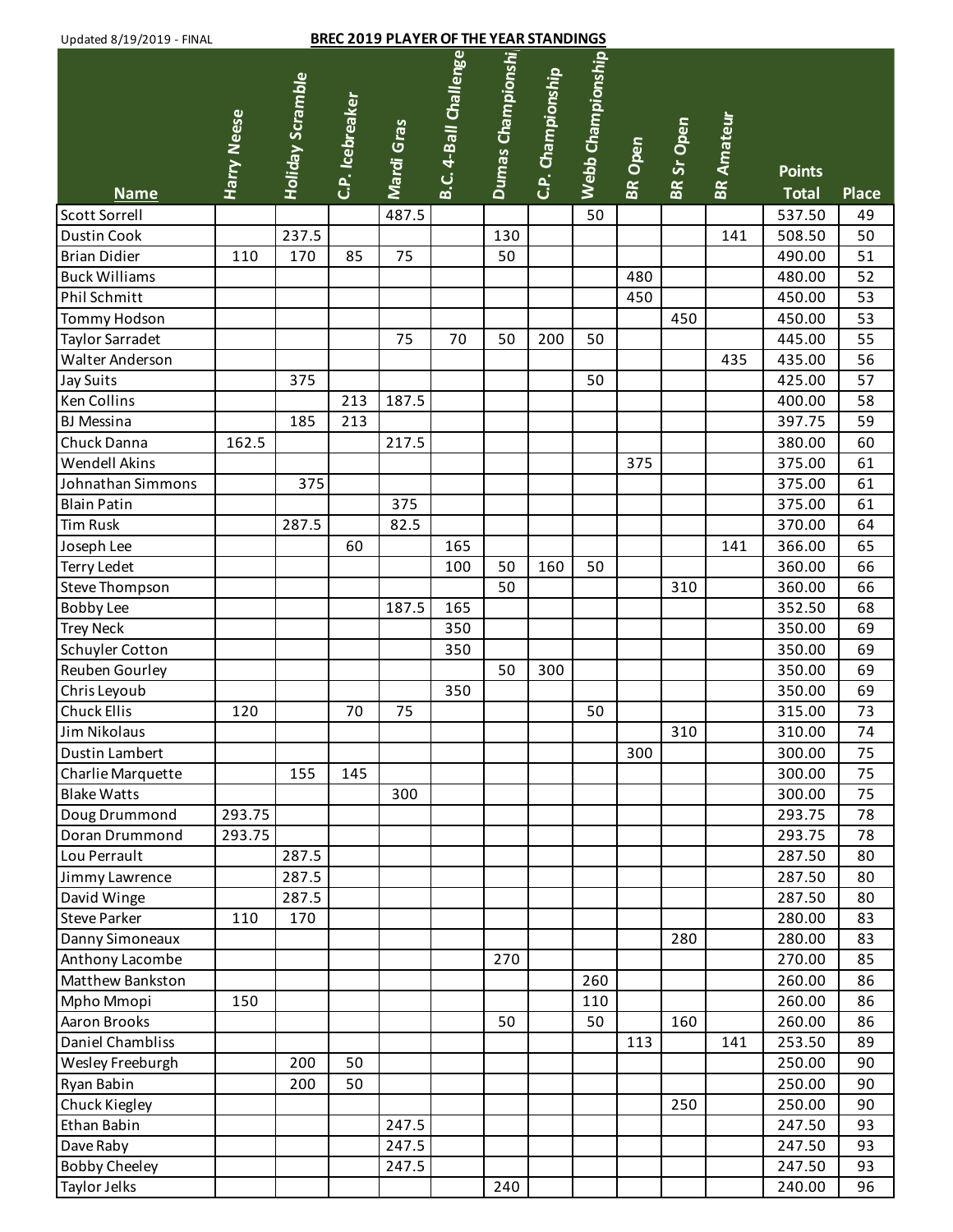| Updated 8/19/2019 - FINAL |                    |                         |                 | <b>BREC 2019 PLAYER OF THE YEAR STANDINGS</b> |                       |                   |                   |                   |                |            |                   |                               |              |
|---------------------------|--------------------|-------------------------|-----------------|-----------------------------------------------|-----------------------|-------------------|-------------------|-------------------|----------------|------------|-------------------|-------------------------------|--------------|
| <b>Name</b>               | <b>Harry Neese</b> | <b>Holiday Scramble</b> | C.P. Icebreaker | Mardi Gras                                    | B.C. 4-Ball Challenge | Dumas Championshi | C.P. Championship | Webb Championship | <b>BR</b> Open | BR Sr Open | <b>BR Amateur</b> | <b>Points</b><br><b>Total</b> | <b>Place</b> |
| Joseph Nesser             |                    |                         |                 |                                               |                       |                   | 240               |                   |                |            |                   | 240.00                        | 96           |
| Alex Mouton               |                    |                         | 160             |                                               | 80                    |                   |                   |                   |                |            |                   | 240.00                        | 96           |
| Justin Baker              |                    |                         |                 |                                               |                       |                   |                   | 230               |                |            |                   | 230.00                        | 99           |
| <b>Brad Petrie</b>        |                    |                         |                 |                                               |                       | 80                |                   | 140               |                |            |                   | 220.00                        | 100          |
| Tim Melancon              |                    |                         |                 |                                               |                       |                   |                   |                   |                | 220        |                   | 220.00                        | 100          |
| Michael Johnson           |                    |                         |                 | 217.5                                         |                       |                   |                   |                   |                |            |                   | 217.50                        | 102          |
| Chris Leonard             |                    |                         |                 |                                               |                       |                   |                   | 75                |                |            | 141               | 216.00                        | 103          |
| Ron Laborde               |                    |                         | 160             |                                               |                       |                   |                   | 50                |                |            |                   | 210.00                        | 104          |
| Vinnie Nogorato           |                    | 155                     |                 |                                               | 50                    |                   |                   |                   |                |            |                   | 205.00                        | 105          |
| Robb Campbell             | 205                |                         |                 |                                               |                       |                   |                   |                   |                |            |                   | 205.00                        | 105          |
| Kelvin Reed               |                    | 155                     |                 |                                               | 50                    |                   |                   |                   |                |            |                   | 205.00                        | 105          |
| Daniel Hoffmann           | 205                |                         |                 |                                               |                       |                   |                   |                   |                |            |                   | 205.00                        | 105          |
| Cornell Christophe        | 205                |                         |                 |                                               |                       |                   |                   |                   |                |            |                   | 205.00                        | 105          |
| Steve Garcia              |                    |                         |                 |                                               |                       |                   | 200               |                   |                |            |                   | 200.00                        | 110          |
| Keith Richardson          |                    |                         |                 |                                               |                       |                   |                   |                   |                | 200        |                   | 200.00                        | 110          |
| Wes Watts                 |                    |                         |                 |                                               |                       |                   |                   | 190               |                |            |                   | 190.00                        | 112          |
| Brett St. Germain         |                    |                         |                 |                                               |                       |                   |                   | 50                |                | 140        |                   | 190.00                        | 112          |
| Darrell Lakzold           |                    |                         |                 | 187.5                                         |                       |                   |                   |                   |                |            |                   | 187.50                        | 114          |
| <b>Brad Messina</b>       |                    | 185                     |                 |                                               |                       |                   |                   |                   |                |            |                   | 185.00                        | 115          |
| Ken Gosslyn               |                    |                         | 180             |                                               |                       |                   |                   |                   |                |            |                   | 180.00                        | 116          |
| Dane Lambert              |                    |                         | 180             |                                               |                       |                   |                   |                   |                |            |                   | 180.00                        | 116          |
| Ryan McLin                |                    |                         |                 | 165                                           |                       |                   |                   |                   |                |            |                   | 165.00                        | 118          |
| Justin Leblanc            |                    |                         |                 |                                               | 165                   |                   |                   |                   |                |            |                   | 165.00                        | 118          |
| Chase Stanely             |                    |                         |                 |                                               | 165                   |                   |                   |                   |                |            |                   | 165.00                        | 118          |
| Andre PreJean             |                    |                         |                 |                                               | 165                   |                   |                   |                   |                |            |                   | 165.00                        | 118          |
| Randall Heine             | 162.5              |                         |                 |                                               |                       |                   |                   |                   |                |            |                   | 162.50                        | 122          |
| Anna Heine                | 162.5              |                         |                 |                                               |                       |                   |                   |                   |                |            |                   | 162.50                        | 122          |
| Dickie Reed               |                    | 155                     |                 |                                               |                       |                   |                   |                   |                |            |                   | 155.00                        | 124          |
| Allen Thornton            |                    | 155                     |                 |                                               |                       |                   |                   |                   |                |            |                   | 155.00                        | 124          |
| <b>Ryan Price</b>         |                    |                         |                 |                                               |                       |                   |                   |                   | 150            |            |                   | 150.00                        | 126          |
| Anthony Belsin            | 150                |                         |                 |                                               |                       |                   |                   |                   |                |            |                   | 150.00                        | 126          |
| James Dutschke            |                    |                         | 145             |                                               |                       |                   |                   |                   |                |            |                   | 145.00                        | 128          |
| David Melancon            |                    |                         | 70              | 75                                            |                       |                   |                   |                   |                |            |                   | 145.00                        | 128          |
| <b>Brad Genre</b>         |                    |                         |                 | 75                                            | 70                    |                   |                   |                   |                |            |                   | 145.00                        | 128          |
| Robert Montgomery         |                    |                         |                 | 142.5                                         |                       |                   |                   |                   |                |            |                   | 142.50                        | 131          |
| Mike Boies                |                    |                         |                 | 142.5                                         |                       |                   |                   |                   |                |            |                   | 142.50                        | 131          |
| Alex Edward               |                    |                         |                 | 142.5                                         |                       |                   |                   |                   |                |            |                   | 142.50                        | 131          |
| Kyle Bennet               |                    |                         |                 |                                               |                       |                   |                   |                   |                |            | 141               | 141.00                        | 134          |
| Hunter Decell             |                    |                         |                 |                                               |                       |                   |                   |                   |                |            | 141               | 141.00                        | 134          |
| Drew Cavell               |                    |                         |                 |                                               |                       |                   |                   |                   |                |            | 141               | 141.00                        | 134          |
| Crosby Lyman              |                    |                         |                 |                                               |                       |                   |                   |                   |                |            | 141               | 141.00                        | 134          |
| Caz Bernhard              |                    |                         |                 |                                               |                       |                   |                   |                   |                |            | 141               | 141.00                        | 134          |
| <b>Brek Balantine</b>     |                    |                         |                 |                                               |                       |                   |                   |                   |                |            | 141               | 141.00                        | 134          |
| Tom Lachenmayer           | 140                |                         |                 |                                               |                       |                   |                   |                   |                |            |                   | 140.00                        | 140          |
| John Caldwell             |                    | 140                     |                 |                                               |                       |                   |                   |                   |                |            |                   | 140.00                        | 140          |
| James Caldwell            |                    | 140                     |                 |                                               |                       |                   |                   |                   |                |            |                   | 140.00                        | 140          |
| Jake Reifer               |                    | 140                     |                 |                                               |                       |                   |                   |                   |                |            |                   | 140.00                        | 140          |
| Cole Permenter            |                    |                         |                 |                                               | 140                   |                   |                   |                   |                |            |                   | 140.00                        | 140          |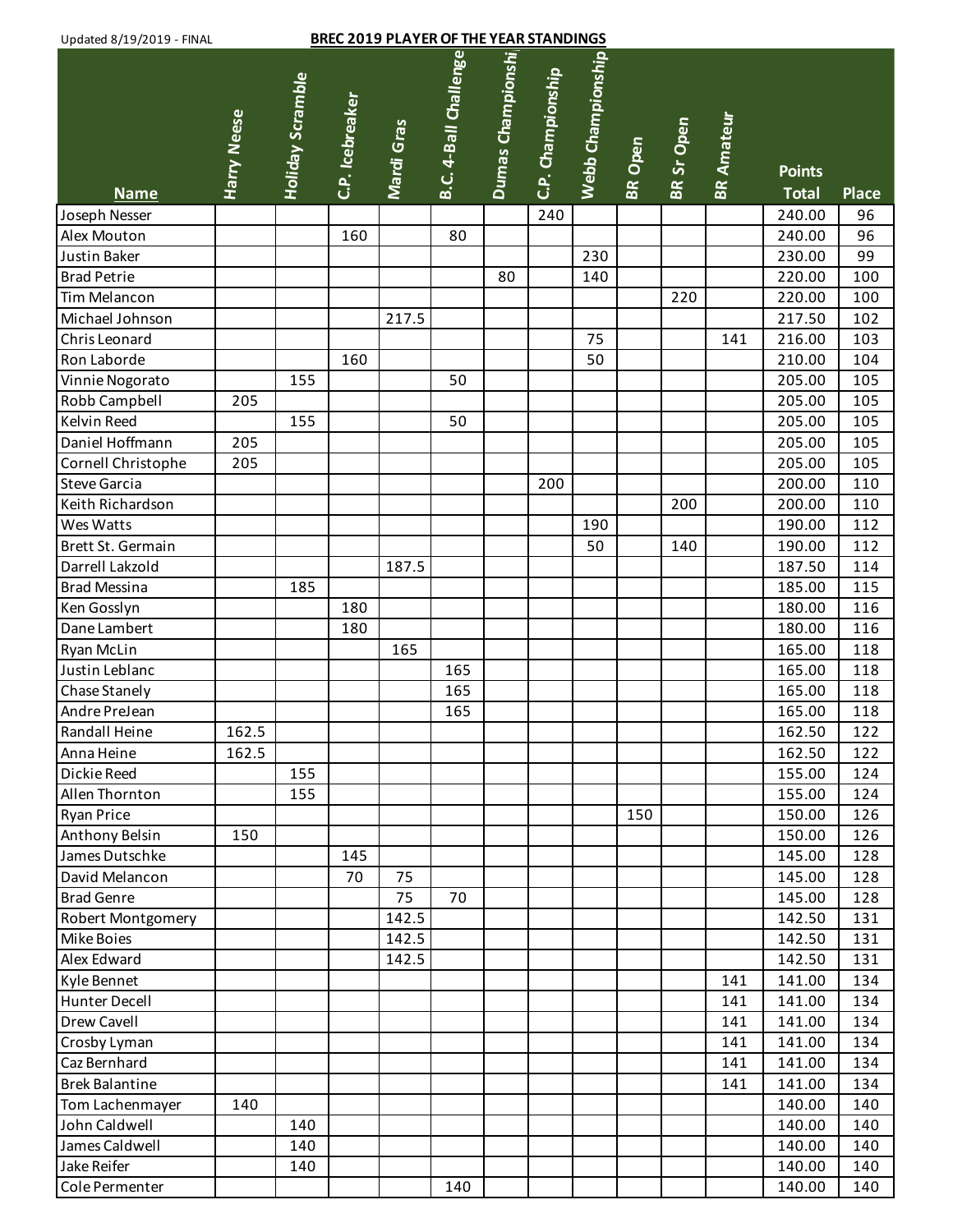| Updated 8/19/2019 - FINAL |                    |                         |                 |            | <b>BREC 2019 PLAYER OF THE YEAR STANDINGS</b> |                                |                   |                   |                |            |                   |                               |              |
|---------------------------|--------------------|-------------------------|-----------------|------------|-----------------------------------------------|--------------------------------|-------------------|-------------------|----------------|------------|-------------------|-------------------------------|--------------|
| <b>Name</b>               | <b>Harry Neese</b> | <b>Holiday Scramble</b> | C.P. Icebreaker | Mardi Gras | B.C. 4-Ball Challenge                         | Dumas Championshi <sub>l</sub> | C.P. Championship | Webb Championship | <b>BR</b> Open | BR Sr Open | <b>BR Amateur</b> | <b>Points</b><br><b>Total</b> | <b>Place</b> |
| <b>Brad Schaeffer</b>     |                    |                         |                 |            | 140                                           |                                |                   |                   |                |            |                   | 140.00                        | 140          |
| Nathan Fry                |                    |                         |                 |            |                                               |                                |                   |                   | 135            |            |                   | 135.00                        | 146          |
| Pat Milton                |                    |                         |                 |            |                                               | 50                             | 85                |                   |                |            |                   | 135.00                        | 146          |
| Darby Boone               |                    |                         | 134             |            |                                               |                                |                   |                   |                |            |                   | 134.00                        | 148          |
| <b>Trevon Pope</b>        |                    | 130                     |                 |            |                                               |                                |                   |                   |                |            |                   | 130.00                        | 149          |
| Davis Bagbey              |                    | 130                     |                 |            |                                               |                                |                   |                   |                |            |                   | 130.00                        | 149          |
| Clayton Ellender          |                    | 130                     |                 |            |                                               |                                |                   |                   |                |            |                   | 130.00                        | 149          |
| <b>Chad Radecker</b>      | 130                |                         |                 |            |                                               |                                |                   |                   |                |            |                   | 130.00                        | 149          |
| <b>Billy Trinchard</b>    | 130                |                         |                 |            |                                               |                                |                   |                   |                |            |                   | 130.00                        | 149          |
| Frankie Kleinpeter        |                    |                         |                 | 75         | 50                                            |                                |                   |                   |                |            |                   | 125.00                        | 154          |
| Ben Kleinpeter            |                    |                         |                 | 75         | 50                                            |                                |                   |                   |                |            |                   | 125.00                        | 154          |
| <b>Tom Connor</b>         |                    |                         |                 | 120        |                                               |                                |                   |                   |                |            |                   | 120.00                        | 156          |
| Ryan Moon                 |                    |                         | 120             |            |                                               |                                |                   |                   |                |            |                   | 120.00                        | 156          |
| Chase Ellis               | 120                |                         |                 |            |                                               |                                |                   |                   |                |            |                   | 120.00                        | 156          |
| <b>Bob Cremeens</b>       |                    |                         |                 |            |                                               |                                |                   |                   |                | 120        |                   | 120.00                        | 156          |
| Hien Nguyen               |                    |                         |                 |            |                                               |                                |                   |                   | 113            |            |                   | 112.50                        | 160          |
| Wayne McDonald            |                    |                         | 105             |            |                                               |                                |                   |                   |                |            |                   | 105.00                        | 161          |
| Walt Rachel               |                    |                         |                 | 105        |                                               |                                |                   |                   |                |            |                   | 105.00                        | 161          |
| Pokey Herring             |                    |                         |                 | 105        |                                               |                                |                   |                   |                |            |                   | 105.00                        | 161          |
| <b>Kurt Bailey</b>        |                    |                         | 105             |            |                                               |                                |                   |                   |                |            |                   | 105.00                        | 161          |
| <b>Brian Barger</b>       |                    |                         | 105             |            |                                               |                                |                   |                   |                |            |                   | 105.00                        | 161          |
| Rex Cochran               |                    |                         |                 |            |                                               |                                |                   |                   |                | 100        |                   | 100.00                        | 166          |
| Joey Indest               |                    |                         |                 |            | 100                                           |                                |                   |                   |                |            |                   | 100.00                        | 166          |
| Joel Richard              |                    |                         |                 |            |                                               |                                | 100               |                   |                |            |                   | 100.00                        | 166          |
| Davis Dicharry            |                    |                         |                 |            |                                               |                                |                   |                   | 90             |            |                   | 90.00                         | 169          |
| <b>Barry Causey</b>       |                    |                         |                 |            |                                               |                                |                   | 90                |                |            |                   | 90.00                         | 169          |
| Mitch Evans               | 90                 |                         |                 |            |                                               |                                |                   |                   |                |            |                   | 90.00                         | 169          |
| Hunter Spedale            |                    |                         |                 |            | 90                                            |                                |                   |                   |                |            |                   | 90.00                         | 169          |
| Daniel Richard            |                    |                         |                 |            | 90                                            |                                |                   |                   |                |            |                   | 90.00                         | 169          |
| Brandon Hendrickson       | 90                 |                         |                 |            |                                               |                                |                   |                   |                |            |                   | 90.00                         | 169          |
| Warren Huffty             |                    |                         | 85              |            |                                               |                                |                   |                   |                |            |                   | 85.00                         | 175          |
| Myles Buuck               |                    |                         |                 |            |                                               |                                | 85                |                   |                |            |                   | 85.00                         | 175          |
| Jason Genovese            |                    |                         | 85              |            |                                               |                                |                   |                   |                |            |                   | 85.00                         | 175          |
| Craig Carrol              |                    |                         |                 | 82.5       |                                               |                                |                   |                   |                |            |                   | 82.50                         | 178          |
| Luke Gomez                |                    |                         |                 |            | 80                                            |                                |                   |                   |                |            |                   | 80.00                         | 179          |
| Kelly Kling               | 80                 |                         |                 |            |                                               |                                |                   |                   |                |            |                   | 80.00                         | 179          |
| Dusty Kling               | 80                 |                         |                 |            |                                               |                                |                   |                   |                |            |                   | 80.00                         | 179          |
| Robert Lee                |                    |                         |                 |            |                                               |                                |                   |                   | 75             |            |                   | 75.00                         | 182          |
| Zeb Montcalm              |                    |                         |                 | 75         |                                               |                                |                   |                   |                |            |                   | 75.00                         | 182          |
| <b>Tony Fatta</b>         |                    |                         |                 | 75         |                                               |                                |                   |                   |                |            |                   | 75.00                         | 182          |
| Robert Shamburger         |                    |                         |                 | 75         |                                               |                                |                   |                   |                |            |                   | 75.00                         | 182          |
| Phil Berniard             |                    |                         |                 | 75         |                                               |                                |                   |                   |                |            |                   | 75.00                         | 182          |
| Mike Smith                |                    |                         |                 | 75         |                                               |                                |                   |                   |                |            |                   | 75.00                         | 182          |
| Mark Laird                |                    |                         |                 | 75         |                                               |                                |                   |                   |                |            |                   | 75.00                         | 182          |
| Johnny Hailey             |                    |                         |                 | 75         |                                               |                                |                   |                   |                |            |                   | 75.00                         | 182          |
| Johh Young                |                    |                         |                 | 75         |                                               |                                |                   |                   |                |            |                   | 75.00                         | 182          |
| Ivan Iyala                |                    |                         |                 | 75         |                                               |                                |                   |                   |                |            |                   | 75.00                         | 182          |
| Heath Hennigan            |                    |                         |                 | 75         |                                               |                                |                   |                   |                |            |                   | 75.00                         | 182          |